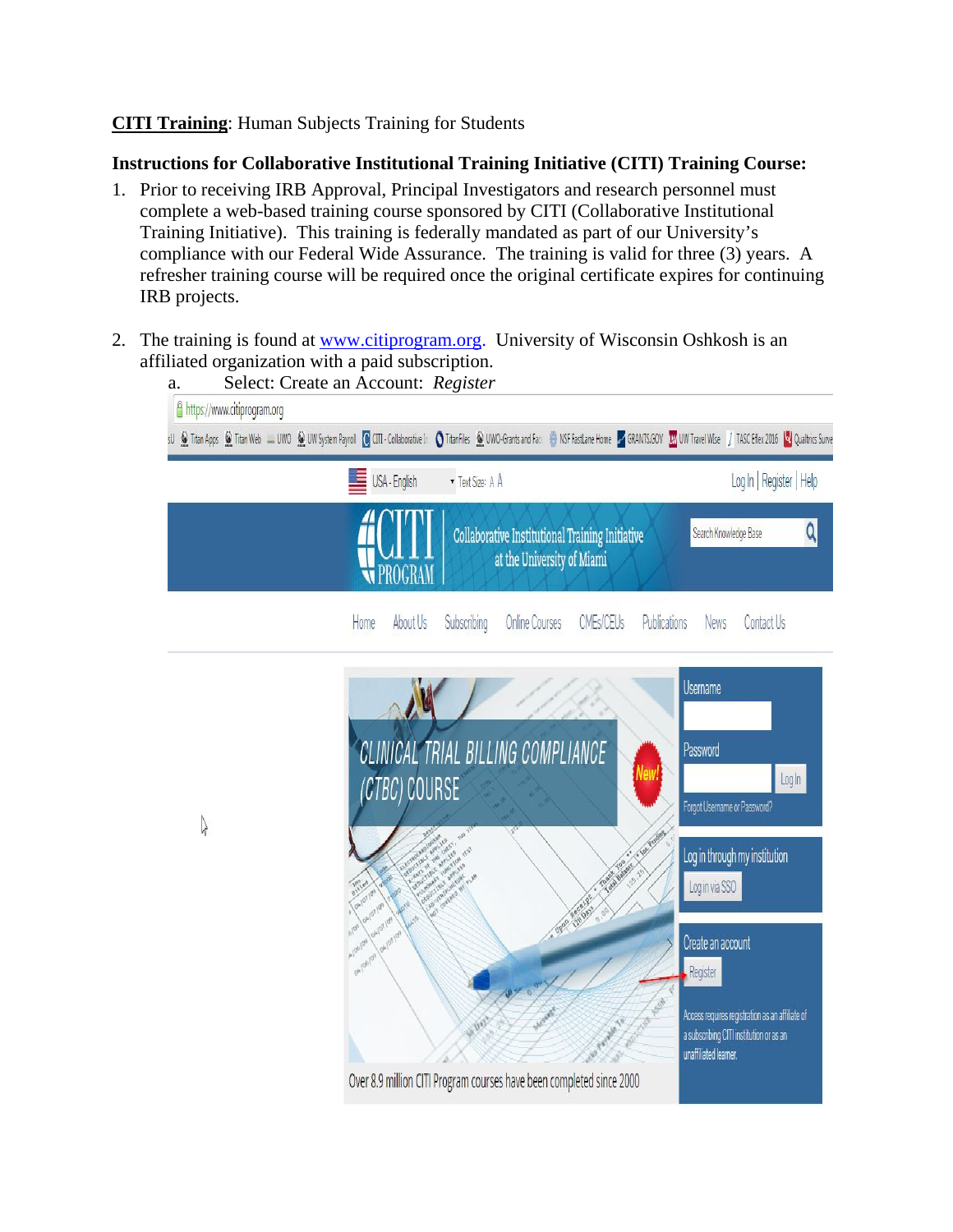b. You will need to create your profile and affiliate with University of Wisconsin Oshkosh.

| <b>USA - English</b>                                                                                                                                                                                                                                                                                                                                                                                                                                                                                                                                            | Text Size: A A |                                                                                      |           |                                                                     |                       | Log In   Register   Help |   |
|-----------------------------------------------------------------------------------------------------------------------------------------------------------------------------------------------------------------------------------------------------------------------------------------------------------------------------------------------------------------------------------------------------------------------------------------------------------------------------------------------------------------------------------------------------------------|----------------|--------------------------------------------------------------------------------------|-----------|---------------------------------------------------------------------|-----------------------|--------------------------|---|
| PROGRAM                                                                                                                                                                                                                                                                                                                                                                                                                                                                                                                                                         |                | <b>Collaborative Institutional Training Initiative</b><br>at the University of Miami |           |                                                                     | Search Knowledge Base |                          | Q |
| About Us<br>Home                                                                                                                                                                                                                                                                                                                                                                                                                                                                                                                                                | Subscribing    | Online Courses                                                                       | CMEs/CEUs | Publications                                                        | <b>News</b>           | Contact Us               |   |
| <b>CITI - Learner Registration</b>                                                                                                                                                                                                                                                                                                                                                                                                                                                                                                                              |                |                                                                                      |           |                                                                     |                       |                          |   |
| Steps: 1 2 3 4 5 6 7<br>You must make a selection below.                                                                                                                                                                                                                                                                                                                                                                                                                                                                                                        |                |                                                                                      |           |                                                                     |                       |                          |   |
| <b>Select Your Organization Affiliation</b><br>Search for organization: Enter full or partial name @<br>University of Wisconsin Oshkosh<br>University of Wisconsin Oshkosh<br>Live down note intervening the property of the surge of the search box, it will your organization, enter its name in the box above, then pick from the<br>list of choices provided. If the selection is correct, click the "Continue to Step 2" button immediately below. To clear your selection and try<br>again, click the "Search Again" button.<br><b>Continue to Step 2</b> | Search Again   |                                                                                      |           | Can't find your institution? It may use Single Sign On. Check here. |                       |                          |   |
| <b>Independent Learner Registration</b><br>Use this option if you are paying for your courses. Click the button "Continue as Independent Learner" to affiliate as an Independent Learner.<br>This option is for persons not affiliated with a CITI Program subscriber organization, or who require content that their organization does not<br>provide. Fees apply. Credit card payment with American Express, Discover, MasterCard or Visa is required. Checks are not accepted.                                                                               |                |                                                                                      |           |                                                                     |                       |                          |   |
| Continue as Independent Learner (Fees Apply)                                                                                                                                                                                                                                                                                                                                                                                                                                                                                                                    |                |                                                                                      |           |                                                                     |                       |                          |   |

- c. You will be prompted by questions that determine what course and modules you will be required to complete.
	- 1. When selecting your curriculum you will be asked: What type of course would you like to review? Select Human Subjects.

| * indicates a required field.                                                    |                                                                                 |
|----------------------------------------------------------------------------------|---------------------------------------------------------------------------------|
| * What type of course/modules would you like to review?<br>Choose all that apply |                                                                                 |
| Conflict of Interest (COI)<br>$\begin{array}{c} \hline \end{array}$              |                                                                                 |
| Human Subjects Research (IRB)                                                    |                                                                                 |
| ▣<br>Health Information Privacy & Security (HIPS or HIPAA)                       |                                                                                 |
| Animal Care and Use (IACUC)<br>▣                                                 |                                                                                 |
| Wildlife Research Course<br>⊟                                                    | ы<br>Save as (displa<br>ы<br>Save directly (                                    |
| Responsible Conduct in Research (RCR)<br>Θ                                       | Open in image<br>r.<br>Copy to clipbs<br>Send to printer<br>Microsoft Out<br>03 |
| Institutional/Signatory Official<br>⊟                                            | Microsoft Pow<br>-3<br>Microsoft Wor<br><b>Ell</b> Microsoft Exce               |
| Biosafety and Biosecurity (IBC)<br>o                                             | MS Paint<br>п<br>Upload to Img<br>$\mathbf{x}$<br>Close                         |